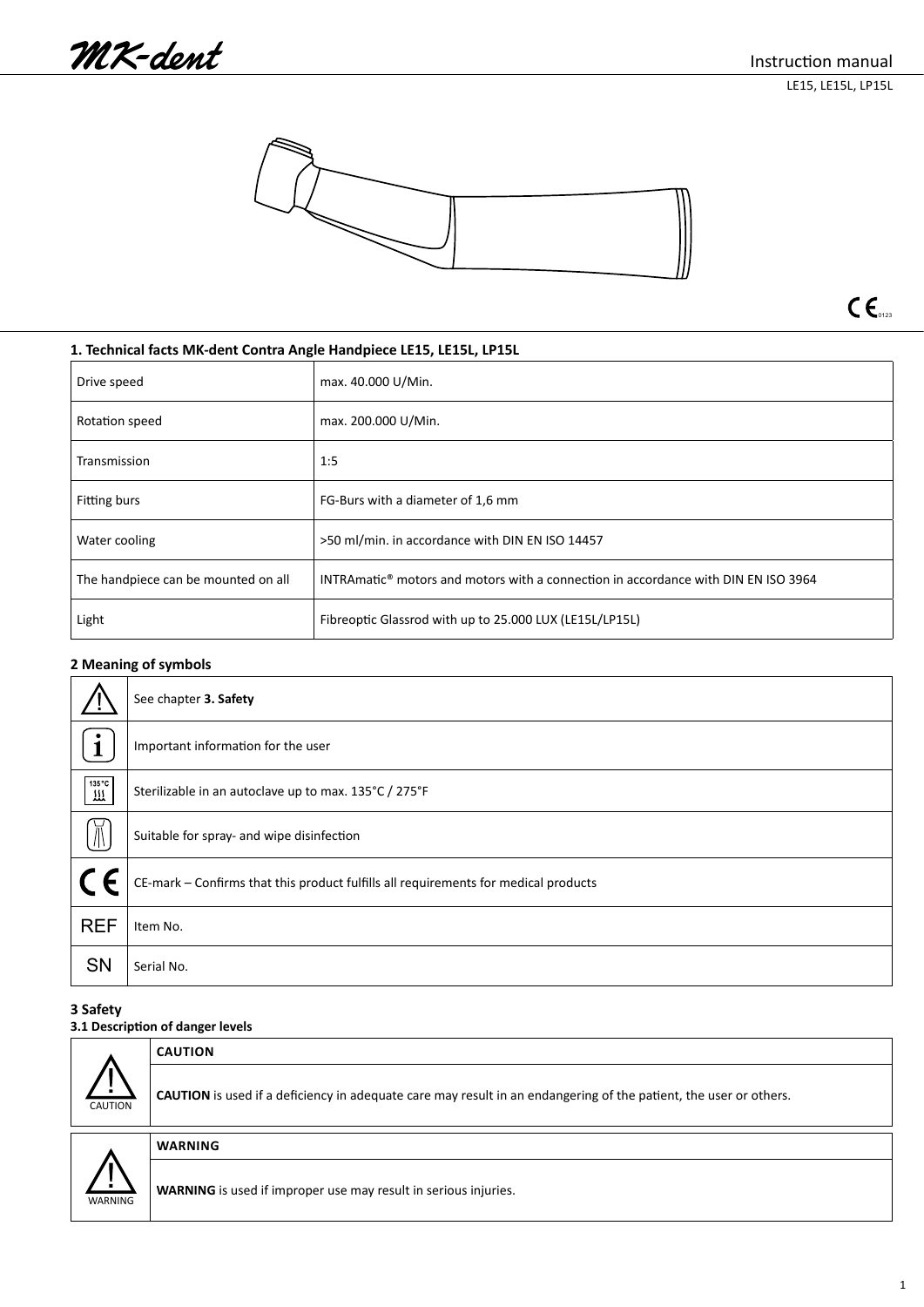## **3.2 Safety notes**

| <b>WARNING</b>                                                                                                                                                                                                                                                                                                                         |
|----------------------------------------------------------------------------------------------------------------------------------------------------------------------------------------------------------------------------------------------------------------------------------------------------------------------------------------|
| - When operating the handpiece always consider the safety of the patient.                                                                                                                                                                                                                                                              |
| - The handpiece is designed only for dental clinical use.                                                                                                                                                                                                                                                                              |
| - Check the vibration, noise and overheating outside the patient's oral cavity before use. If any abnormalities are found, stop<br>using and contact dealer.                                                                                                                                                                           |
| - If any abnormalities are found in use, stop using immediately and contact your dealer.                                                                                                                                                                                                                                               |
| - Do not allow any impact on the shank. Do not drop the handpiece.                                                                                                                                                                                                                                                                     |
| - Do not attempt to disassemble the handpiece nor temper with the mechanism.                                                                                                                                                                                                                                                           |
| - Do not connect or disconnect the handpiece until the drive motor has completely stopped.                                                                                                                                                                                                                                             |
| - Use short shank bur for miniature head speed increasing handpiece. Using long burs could result in bur spin-out while using, or<br>premature bearing failure.                                                                                                                                                                        |
| - Do not exceed a speed of 200.000 U/Min. at the head.                                                                                                                                                                                                                                                                                 |
| - Do not use eccentric, worn or damaged burs.                                                                                                                                                                                                                                                                                          |
| - Do not use a long surgical bur on speed increasing handpiece, which runs to 200.000 U/Min. Such long bur as 25mm in length                                                                                                                                                                                                           |
| shall not be used. It's shank may warp under load at a high speed and spin out of the handpiece when the load is released.<br>- Before use, always confirm that the bur is correctly seated and locked into place.                                                                                                                     |
| - Do not exceed the motor speed recommended by the bur manufacturers.                                                                                                                                                                                                                                                                  |
| - Depressing the push button while handpiece bur is in rotation will result OVERHEATING of the handpiece head. Special caution<br>must be exercised during use to keep cheek tissue AWAY from the push button of the handpiece. Contact with cheek tissue<br>may cause the push button to depress and injury to the patient may occur. |
| - Always operate with spray. Without cooling spray, the handpiece may built up heat.                                                                                                                                                                                                                                                   |
| - Supply MK-dent PREMIUM SERVICE OIL after each use.                                                                                                                                                                                                                                                                                   |
| - Do not wipe with or clean or immerse in high acid water or sterilizing solutions.                                                                                                                                                                                                                                                    |
| - Do not apply excessive load to the handpiece when operating it.                                                                                                                                                                                                                                                                      |

# **4 Connection of the motor coupling: Attaching / Removing**



Before first use and after each use, sterilize the contra angle handpiece.

Place the handpiece on the motor coupling until it audible locks in place. See below figure. Carefully pull before each treatment to ensure that the handpiece is securely locked on the motor coupling.To remove the handpiece from the motor coupling, pull the two parts strongly apart.



# **WARNING**

**CAUTION**

The handpiece has to come to a complete standstill before separating in order to avoid damage to the driver.



## **5 Burs: Inserting/Removing**



# **CAUTION**

Only use burs which shafts comply with DIN EN ISO 1797-1 standard. Never use burs with worn shafts. Wear gloves to protect from danger of injury and infection. Shaft diameter: 1.591 - 1.599 mm Overall length: max. 25 mm

## **Inserting:**

Press the push button and at the same time insert the bur in the chuck all the way until the stop. Check the holding force by pulling the bur.

## **Removing:**

Press the push button and remove the bur from the chuck.

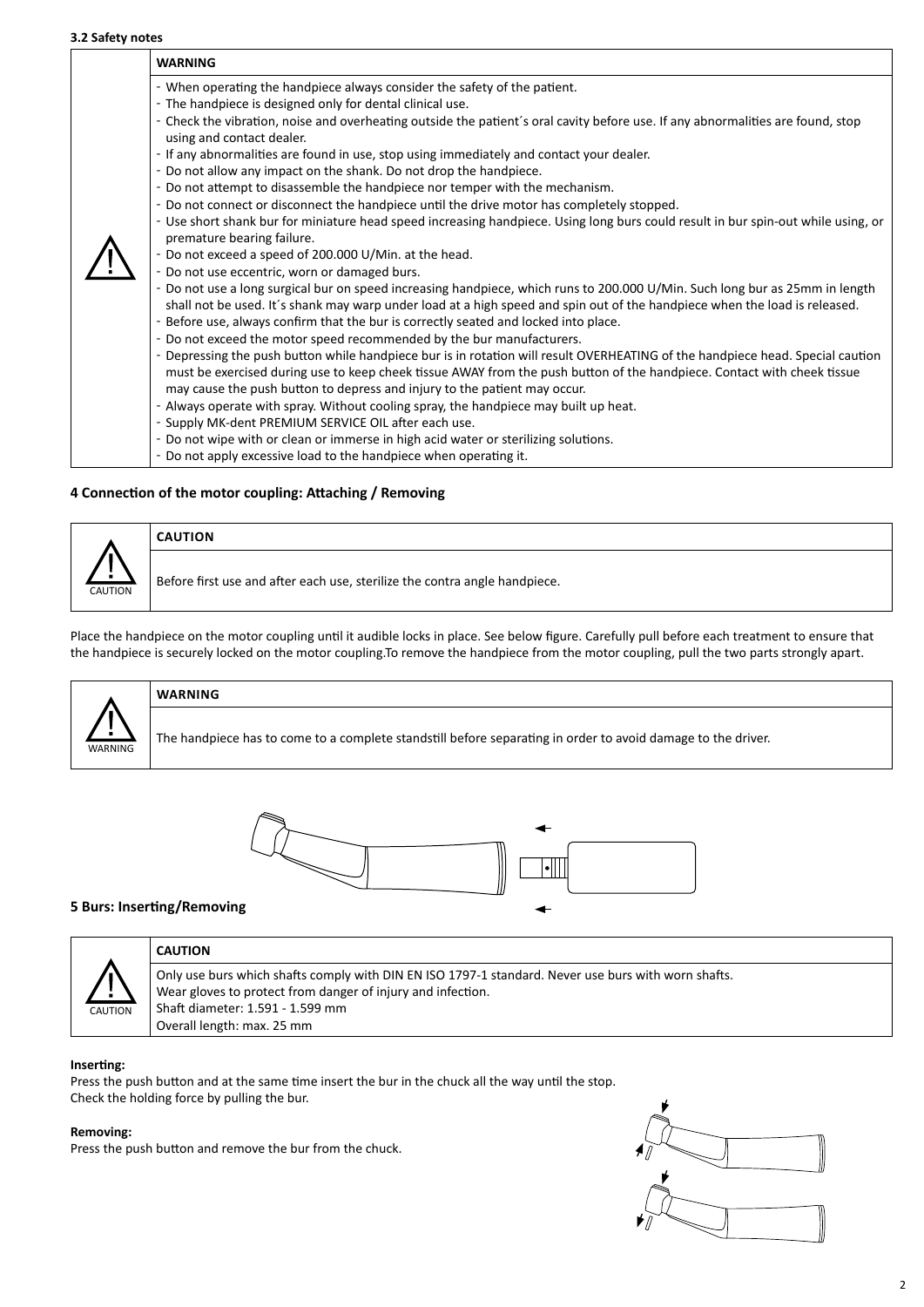

### **CAUTION**

Please notice, that you have purchased a high quality product with the MK-dent handpiece. Premature wear and malfunctions from improperly care and service shorten the lifetime of the product.

We recommend fully synthetic MK-dent Service Oil for care.

#### **6.1 Go through the following cleaning steps after each treatment**

- 1. Removing of the bur
- 2. External cleaning
- 3. Internal cleaning
- 4. Disinfection
- 5. Lubrication with oil
- 6. Sterilization

## **6.2 External Cleaning**

The MK-dent handpiece can be brushed off under flowing water or cleaned by an alcohol solution. In case of need to keep clean the spray channels use the included wires. Disinfect the wire after using.



# **CAUTION**

It is absolutely forbidden to place the handpiece in an ultrasonic unit. Results are malfunctions.

## **6.2 Disinfection**

The MK-dent handpiece can be disinfected externally.

Only use DGHM listed chemical disinfectant for spray and wipe disinfection.



# **CAUTION**

Don't place the handpiece in disinfectant baths. Results are mulfunctions.

## **6.3 Lubrication with Oil**

Use "MK-dent Premium Service Oil" for lubrication. Screw the enclosed MK-dent oil adapter on the oil can. Place the handpiece with the motorside on the adapter and press the spray button for 1-2 seconds. For the chuck use also the enclosed MK-dent oil adapter.



# **CAUTION**

Lubricate the handpiece and the chuck after each treatment. This process significantly increases the economic lifetime.

## **6.4 Sterilization**



Sterilize the MK-dent handpiece in an autoclave up to max. 135°C (2 bar) / 275°F (29 psi). Autoclave three times with an initial vacuum for at least 4 minutes at 134°C / 273°F +/- 1 Autoclave using the gravitation method for at least 10 minutes at 134°C / 273°F +/- 1 Autoclave using the gravitation method for at least 60 minutes at 121°C / 250°F +/- 1 Follow the manufacturer's instructions for use.

The prepared instrument must be stored protected germ-free from dust in a dry, dark and cool room.



# **CAUTION**

Observe the expiration date of the sterilized item. No chlorine-based products and no chemical solvents or cleaning materials must be used. Do not use dryer (post-heat). Do not sterilize the packing box.